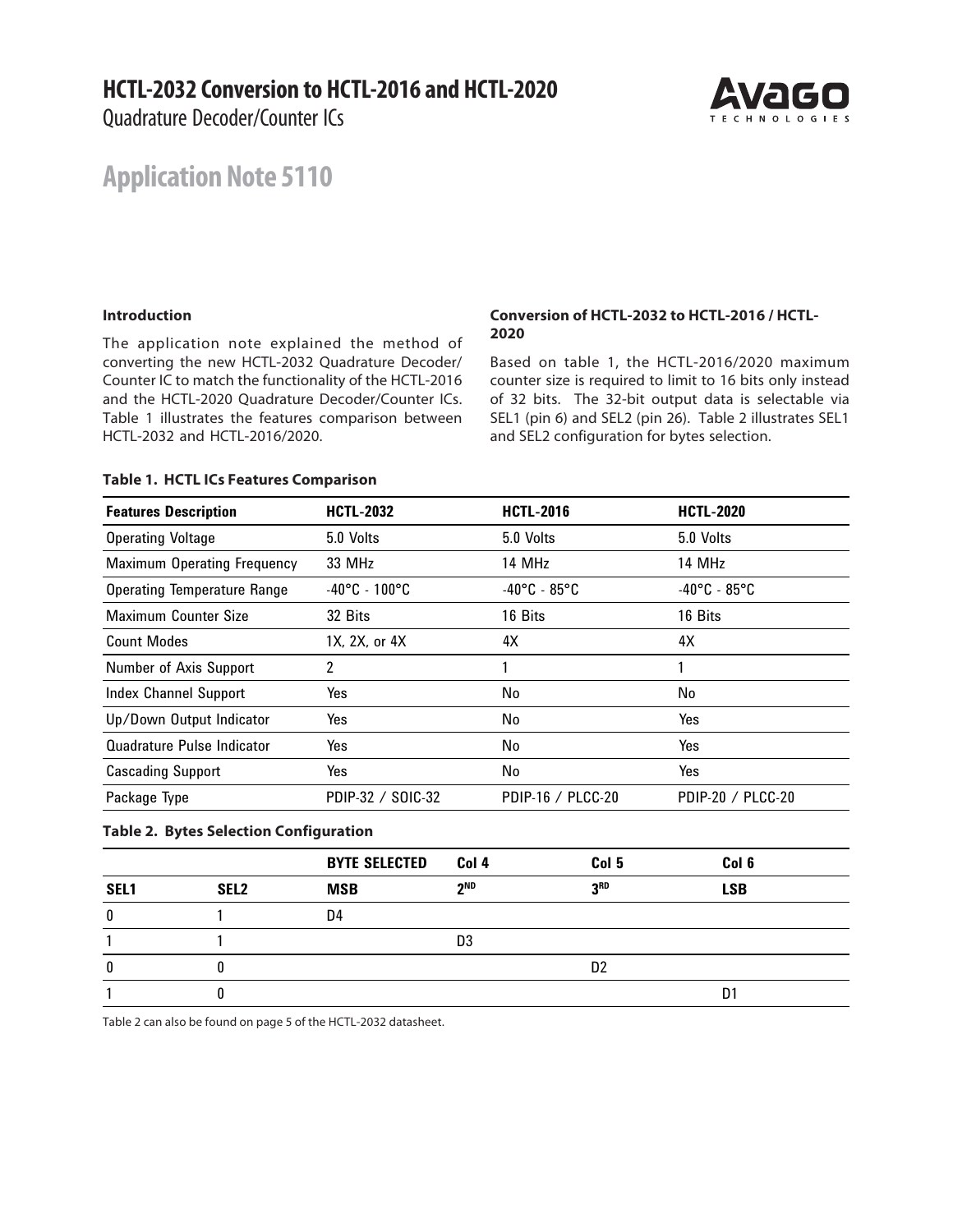Since the HCTL-2016/2020 is a 16-bit Counter, SEL1 and SEL2 can be configured to select the 3rd byte and LSB only. Based on table 2, in order to configure the HCTL-2032 as 16-bit Counter, the SEL2 can be tied to Ground permanently. The SEL1 can be either 1 or 0, selectable via user control software, to select low byte or high byte.

The second parameter that requires the user attention is the Count Modes selection features available in the HCTL-2032 only. The count modes are selectable, 1X, 2X, or 4X count mode. The count modes are configured via EN1 (pin 2) and EN2 (pin 3) on the HCTL-2032. In order to set the maximum counter size to 16-bit and 4X-encoding mode, the illegal mode is entered with EN1 and EN2 both are set to logic low. When this mode is entered, the user will get a true 16-bit counter with 4X encoding.

Table 3 illustrates the count modes selection.

**Table 3. Encoding Mode Selection**

| FN <sub>1</sub> | FN <sub>2</sub> | 4Х                  | 2X | 1X |
|-----------------|-----------------|---------------------|----|----|
|                 |                 | <b>Illegal Mode</b> |    |    |
|                 |                 | On                  |    |    |
|                 |                 |                     | 0n |    |
|                 |                 |                     |    | On |

Figure 1 illustrates the connection for the conversion of HCTL-2032 to HCTL-2016 and HCTL-2020.



**Figure 1. Conversion HCTL-2032 to HCTL-2016/2020**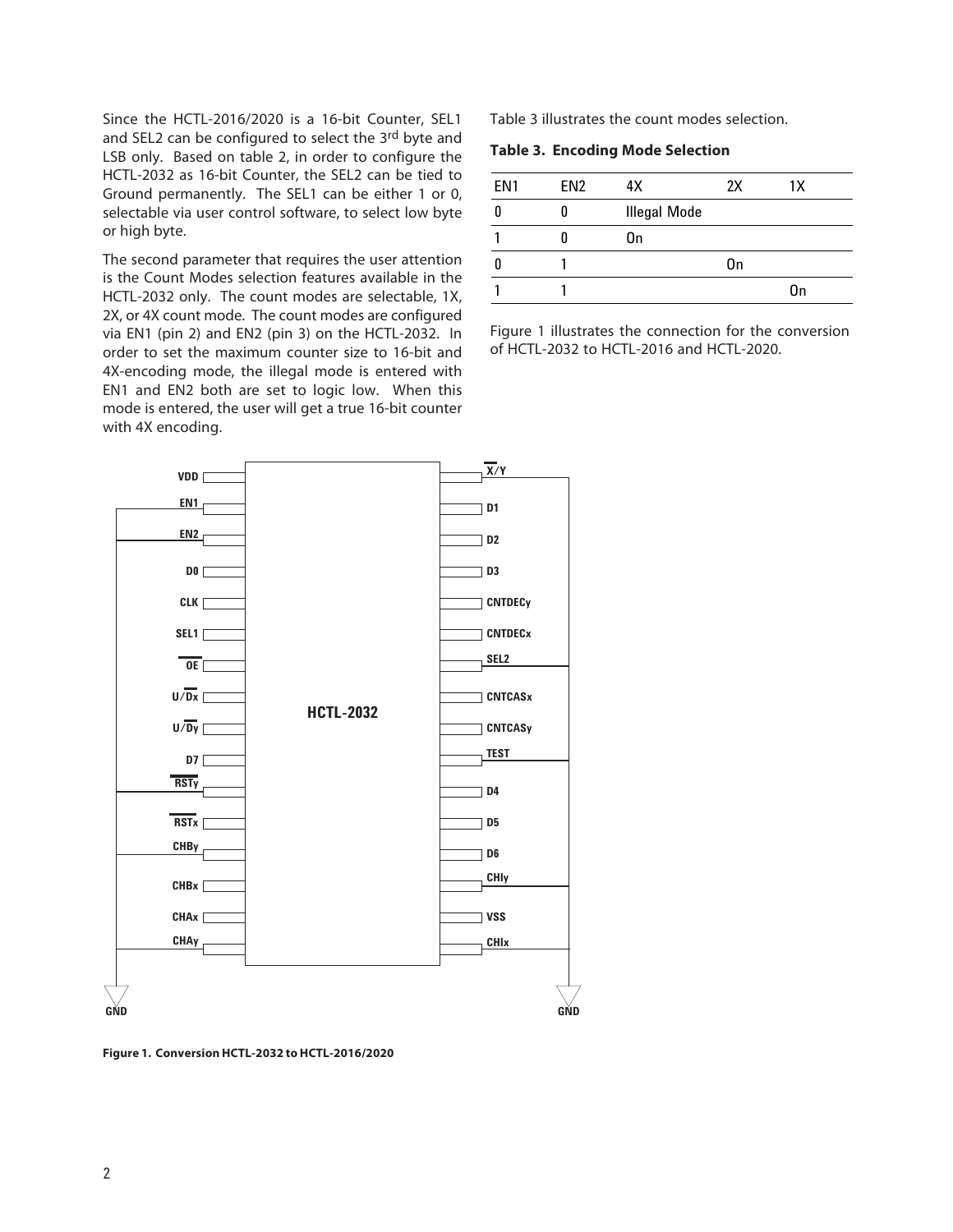Example software to communicate with the HCTL-2032 to emulate HCTL-2016/2020 funtionality.

#### **Listing**

```
/\!/\astTitle:
                  HCTL-2032 Conversion to HCTL-2016/2020
                                                                        \ast\frac{1}{\sqrt{2}}\astAuthor:
                 Teng Kong Leong, Senior Application Engineer
\frac{1}{2}\ast#include <p18f252.h>
                                   // Include PIC18F252 definition
#include <delays.h>
                                   // Include DELAY library
#include <stdlib.h>
                                   // Include STANDARD library
#include "teng_lcd.h"
                                   // Include LCD library
//*** Configuration Bits ***
#pragma config OSCS = OFF, OSC = HS#pragma config PWRT = ON, BOR = ON, BORV = 42
#pragma config WDT = OFF
#pragma config CCP2MUX = OFF
#pragma config STVR = ON, LVP = OFF, DEBUG = OFF#pragma config CP0 = OFF, CP1 = OFF, CP2 = OFF, CP3 = OFF
#pragma config CPB = OFF, CPD = OFF
#pragma config WRT0 = OFF, WRT1 = OFF, WRT2 = OFF, WRT3 = OFF
#pragma config WRTC = OFF, WRTB = OFF, WRTD = OFF
#pragma config EBTR0 = OFF, EBTR1 = OFF, EBTR2 = OFF, EBTR3 = OFF
#pragma config EBTRB = OFF//*** Function Prototype ***
void fetch_32(void);
//**************************
//*** Port Alias ***
#define POWER
                 LATAbits.LATA0 // Power LED indicator
#define SEL1
                 LATAbits.LATA1 // SEL1 pin
#define SEL2
                 LATAbits.LATA2 // SEL2 pin<br>LATAbits.LATA3 // OE pin
#define OE
#define RSTx
                 LATAbits.LATA5 // Reset pin
#define DATA
                 PORTC
                                   // Output Data
//******************
//*** Variables Declaration ***
                                             \mathcal{U} LSB
unsigned long
                  BYTE_1;BYTE<sub>2;</sub>
unsigned long
unsigned long
                  COUNT OLD;
                                             // Previous Total Count
                                            // Current Total Count
                  COUNT_NEW;
unsigned long
char
                  COUNT ASCII[10];
                                            // Total Count in ASCII
void fetch 32(void)
₹
         /*Fetch 16-bit Data
                                    *SEL1
                          = 0:
                                                               // Select 3rd byte
                  SEL2
                           = 0:
                  OE
                                                               // Enable OE
                          = 0;BYTE 2 = DATA;
                                                              // Fetch the 3rd byte
                                                               // Select LSB
                  SEL1
                          = 1;
                  SEL2
                           = 0;
                  BYTE_1 = DATA;// Fetch the LSB
                  OE
                          = 1;
                                                               // Dis-able OE
₹
```